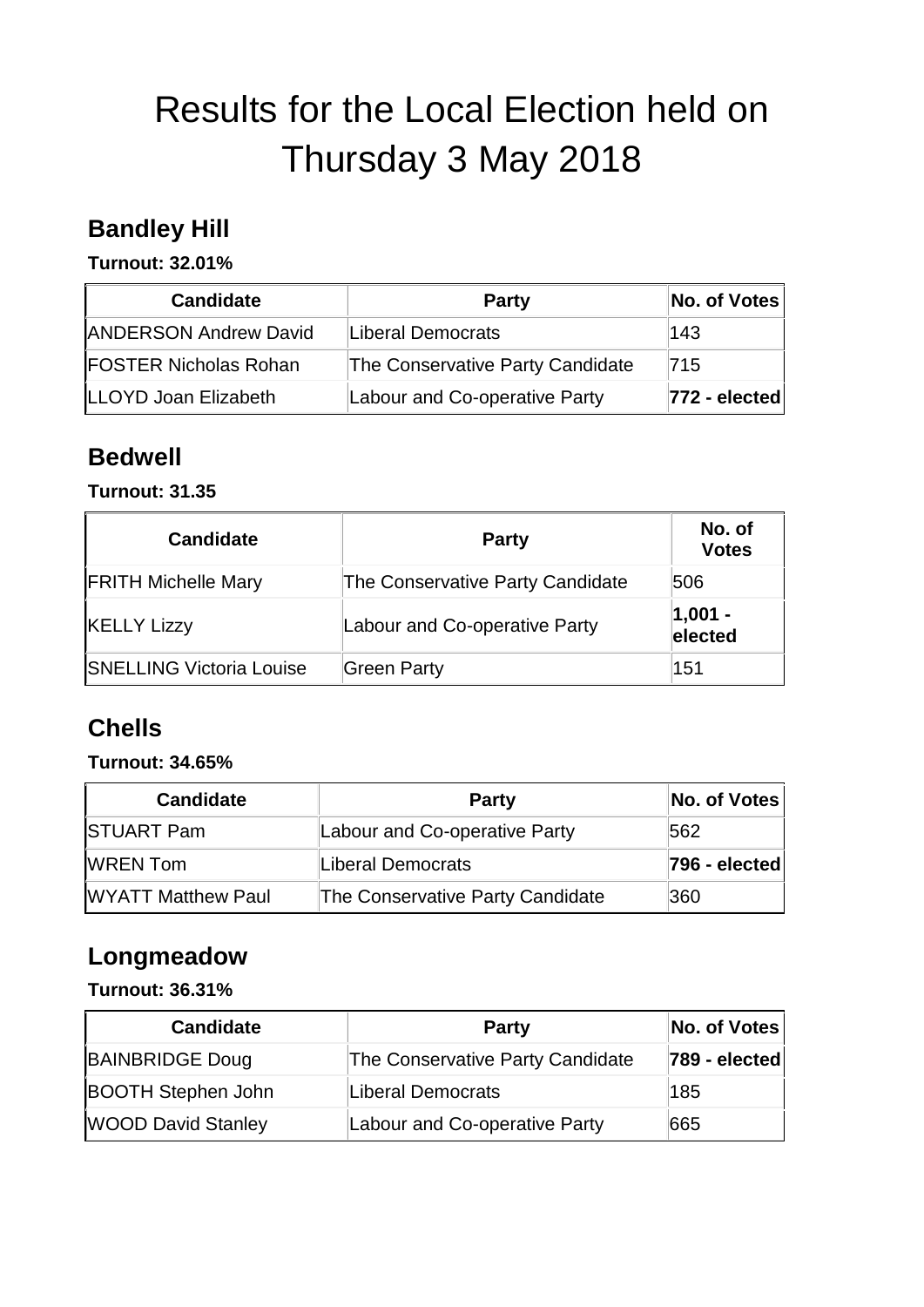### **Manor**

**Turnout: 39.27%** 

| <b>Candidate</b>             | <b>Party</b>                     | No. of<br><b>Votes</b> |
|------------------------------|----------------------------------|------------------------|
| <b>CLARKE Matthew Austin</b> | The Conservative Party Candidate | 400                    |
| MARTIN David R.S.            | Labour and Co-operative Party    | 370                    |
| McGUINNESS Andy              | Liberal Democrats                | $ 1,196 -$<br>elected  |

## **Martins Wood**

#### **Turnout: 33.48%**

| <b>Candidate</b>            | <b>Party</b>                     | No. of Votes     |
|-----------------------------|----------------------------------|------------------|
| <b>BARNES Joseph George</b> | The Conservative Party Candidate | 518              |
| <b>BRINKWORTH Jill</b>      | Liberal Democrats                | 382              |
| <b>BRISCOE Lloyd James</b>  | Labour and Co-operative Party    | 639 -<br>elected |

# **Old Town**

**Turnout: 37.65%** 

| <b>Candidate</b>                                            | <b>Party</b>                               | No. of<br><b>Votes</b> |
|-------------------------------------------------------------|--------------------------------------------|------------------------|
| CHERNEY-CRAW Monika Elizabeth Labour and Co-operative Party |                                            | 1,010                  |
| HANAFIN Jody Elizabeth                                      | <b>The Conservative Party</b><br>Candidate | $ 1,012 -$<br>elected  |
| <b>HUMBERSTONE Mason Daniel</b><br>Neal                     | Liberal Democrats                          | 149                    |
| <b>STURGES Elizabeth Genevieve</b>                          | Green Party                                | 194                    |

### **Pin Green**

#### **Turnout: 32.89%**

| <b>Candidate</b>      | <b>Party</b>                     | No. of Votes       |
|-----------------------|----------------------------------|--------------------|
| LAING Charlie         | The Conservative Party Candidate | 579                |
| <b>LOVELACE Vicky</b> | Green Party                      | 184                |
| MARTIN-HAUGH Lin      | Labour and Co-operative Party    | $811 -$<br>elected |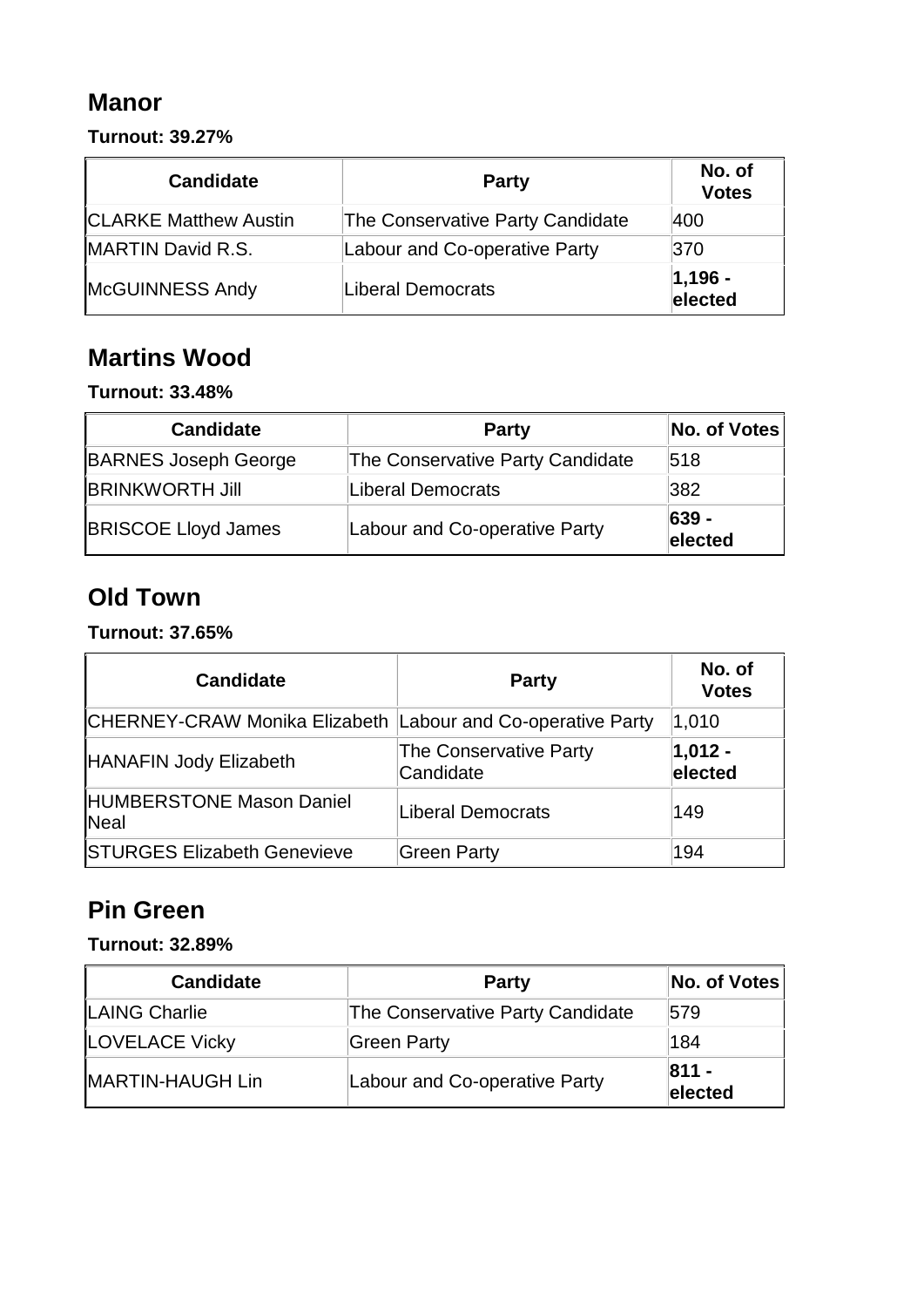# **Roebuck**

#### **Turnout: 34.23%**

| <b>Candidate</b>         | <b>Party</b>                     | No. of Votes       |
|--------------------------|----------------------------------|--------------------|
| <b>BYE Nigel Robert</b>  | Liberal Democrats                | 113                |
| <b>FARQUHARSON Alex</b>  | The Conservative Party Candidate | 706                |
| MALOCCO Martin John      | Green Party                      | 90                 |
| <b>POTTER Sarah-Jane</b> | Labour and Co-operative Party    | $842 -$<br>elected |

# **Shephall**

#### **Turnout: 29.79%**

| <b>Candidate</b>              | <b>Party</b>                     | No. of Votes     |
|-------------------------------|----------------------------------|------------------|
| <b>BARBER Paul Matthew</b>    | Liberal Democrats                | 68               |
| <b>BROOM Rob</b>              | Labour and Co-operative Party    | 727 -<br>elected |
| <b>HEARN Michael Steven</b>   | The Conservative Party Candidate | 482              |
| <b>MALOCCO Michael Andrew</b> | Green Party                      | 84               |

### **St Nicholas**

#### **Turnout: 34.87%**

| <b>Candidate</b>                                       | <b>Party</b>                     | No. of<br><b>Votes</b> |
|--------------------------------------------------------|----------------------------------|------------------------|
| <b>BARR Sandra Anne</b>                                | Labour and Co-operative Party    | $951 -$<br>elected     |
| <b>COLLINS Naomi Ruth</b>                              | Green Party                      | 96                     |
| <b>SNELL Matthew Benjamin Robert Liberal Democrats</b> |                                  | 96                     |
| <b>TANDI Amanda</b>                                    | The Conservative Party Candidate | 690                    |

# **Symonds Green**

#### **Turnout: 36.36%**

| <b>Candidate</b>          | <b>Party</b>                     | No. of Votes     |
|---------------------------|----------------------------------|------------------|
| <b>HEARMON Clive</b>      | Liberal Democrats                | 89               |
| <b>TAYLOR Sharon Jane</b> | Labour and Co-operative Party    | 847 -<br>elected |
| <b>WARR Richard David</b> | Green Party                      | 81               |
| YOUNG Alex                | The Conservative Party Candidate | 602              |